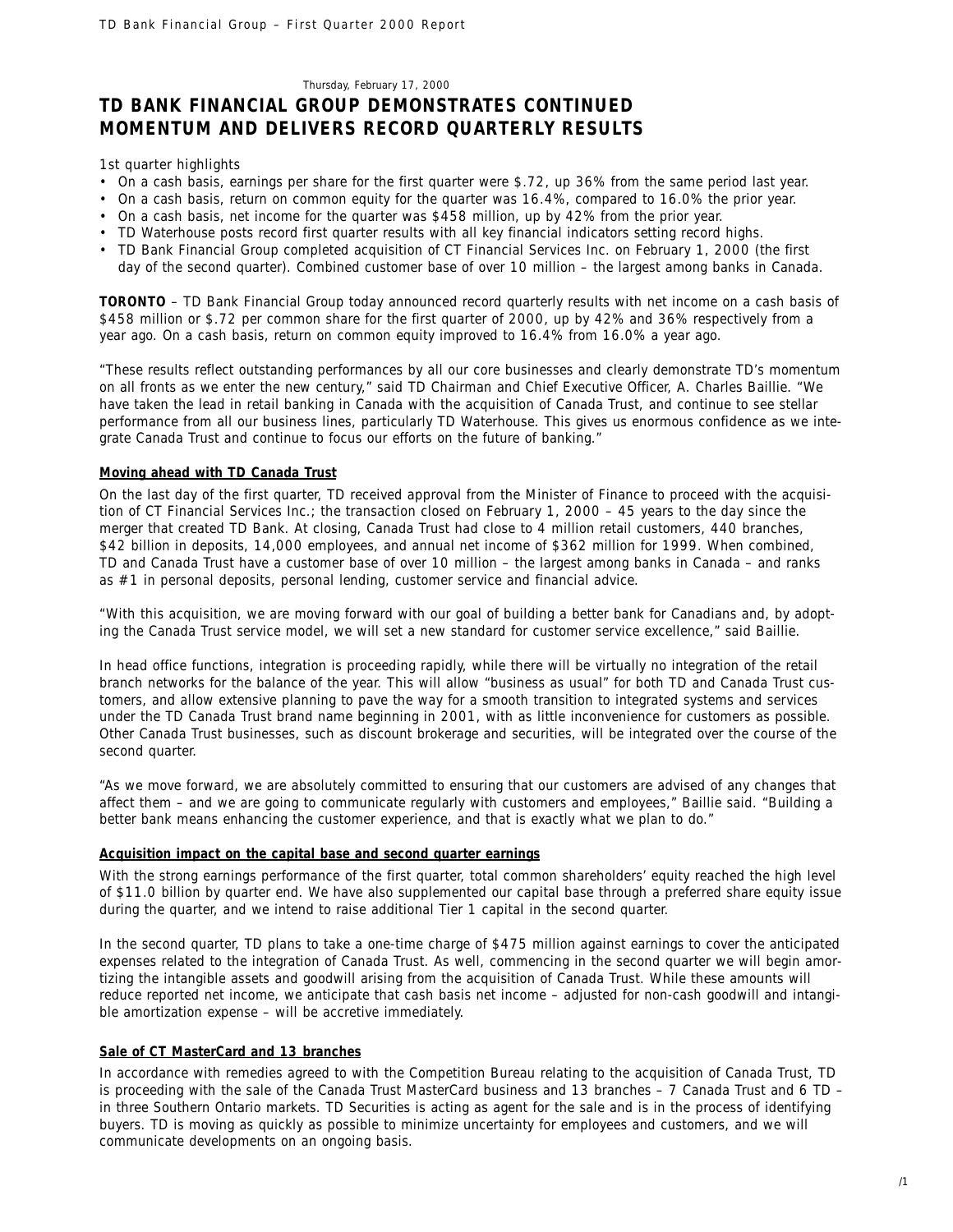# **Highlights of the first quarter**

"While the acquisition of Canada Trust is a major event in our history, it is accompanied by the exceptional performance of our core businesses in the first quarter, especially the strong results from TD Waterhouse," Baillie said. "TD Waterhouse cash basis earnings were up by 110% as revenues soared by 78%; in Personal and Commercial Banking, we continued to build market share and cash basis earnings jumped by 34% from the prior year; TD Asset Management reported cash earnings of \$13 million and TD Securities delivered an increase in cash basis earnings of 14% excluding special gains in the first quarter of 1999."

While achieving outstanding results during the quarter, TD's businesses set the stage for future growth by proceeding with a range of strategic initiatives. Among the highlights:

- As reported yesterday in their quarterly earnings, TD Waterhouse saw strong growth in new account openings (up 56% over last year), average trades per day (190,000 versus 98,000 a year ago and 103,500 in the last quarter), and online trades (72% of total trades compared to 58% a year ago). "Managing the growth of our business is a continuing challenge and we are committed to strengthening customer service levels – particularly telephone access – through technology and the deployment of additional customer service telephone representatives. We are continuing to invest in enhancing our delivery systems so that our customers can gain access more quickly through our existing systems and via a variety of new electronic channels," said Baillie.
- TD Waterhouse accelerated its industry-leading global expansion with a breakthrough agreement with Japan's largest bank – The Bank of Tokyo-Mitsubishi – to form a joint venture to offer online investing in Japanese markets. TD Waterhouse will own 45% of the new venture in one of the world's most important financial markets, and plans to launch the new operation in the late spring. TD Waterhouse also formally signed its agreement for a joint venture with Tata Finance Limited, a member of one of India's most prominent and respected firms, the Tata Group. Together, these two initiatives strongly position TD Waterhouse for further global expansion in two high growth markets.
- In the high growth business-to-business (B-to-B) e-commerce sector, we forged an agreement with Commerce One to build **TD MarketSite** – the first B-to-B electronic marketplace and trading portal of its kind in Canada. In March, TD MarketSite will begin the electronic processing of TD's internal procurement functions, with expected savings of up to 10% – or \$60 to \$100 million per year – on TD's approximately \$1 billion annual procurement expense. During the third quarter, TD will extend this service to its clients to help them save costs and streamline the buying and selling of goods and services. This opens up new business opportunities – in Canada and around the world – for TD and for clients, and reinforces TD's leadership position among financial institutions in leveraging e-commerce opportunities.
- TD Asset Management (TDAM), reported separately as a business segment this quarter, launched TD eFunds, which uses the internet as a mutual fund distribution channel delivering electronic investing, access and document retrieval to online customers – and passes on the considerable cost savings of internet delivery. As well, TDAM provided Canadian investors with the opportunity to increase global equity investing in their RSPs with the introduction of four RSP-eligible global funds.
- TD acquired two investment management firms during the quarter Greydanus, Boeckh & Associates, Inc., with approximately \$1.7 billion of assets under management, and Harbour Capital Management Inc., with approximately \$750 million of assets under management. The two acquisitions will enhance TD Asset Management's capabilities in investment management.
- TD Capital the merchant banking arm of TD Securities joined forces with TD Waterhouse to establish New York-based TD iCapital – a US\$100 million venture capital fund focused on developing and nurturing online financial services businesses.

"A number of our initiatives focus on e-commerce, and reflect TD's keen focus and our leadership among North American banks in this area," Baillie said. "Today, TD ranks among the top three financial institutions in the world as measured by online customers – 2 million and growing rapidly. Moving forward, we will continue to identify and leverage e-commerce opportunities through all business units of the TD Bank Financial Group to build on our position as one of the most innovative and fastest growing e-commerce financial institutions in the world."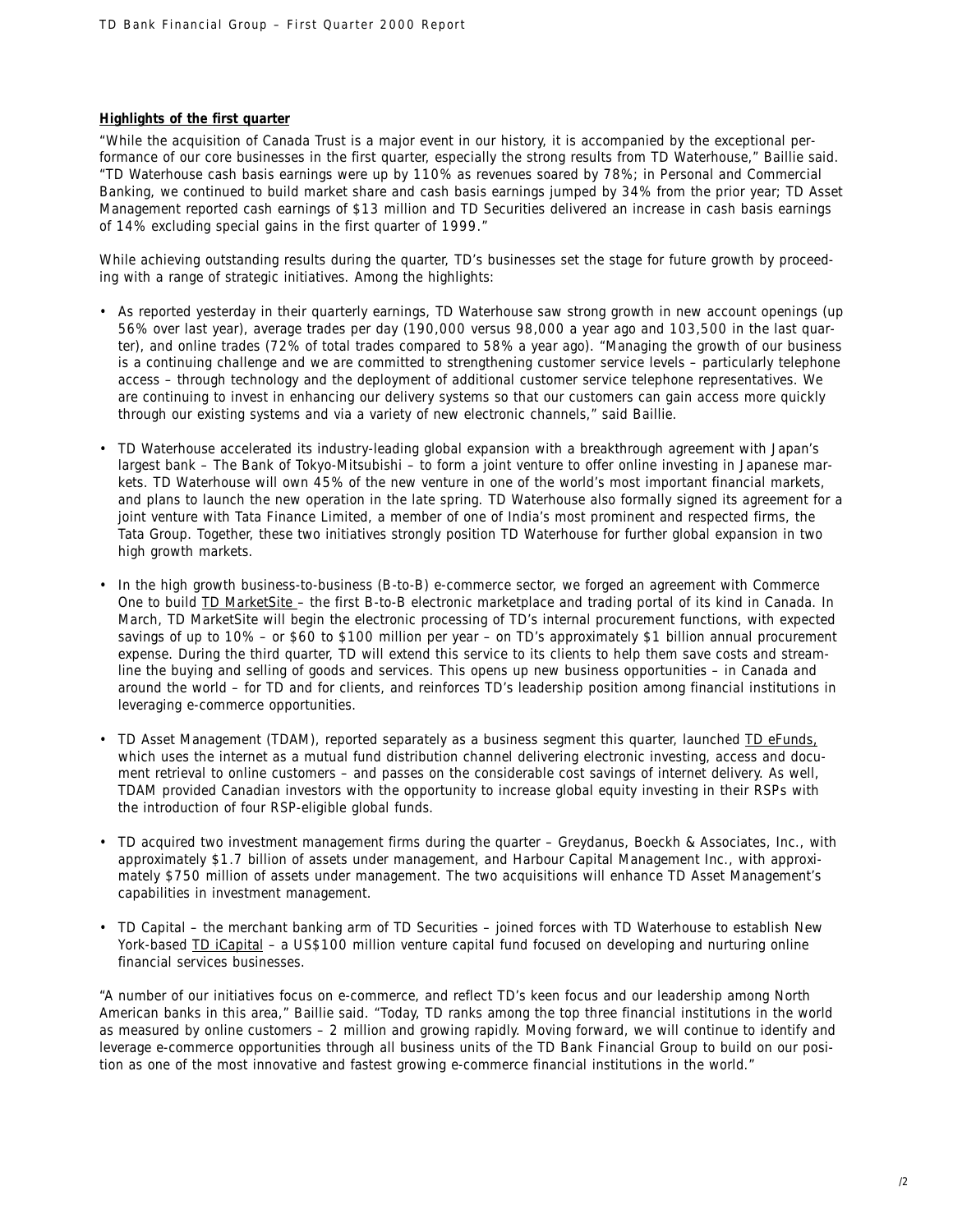# **Outlook**

"Economic growth continues in our major markets – particularly in Canada where commodity prices show signs of rallying further through 2000. We therefore expect a positive environment for our customers and our businesses," Baillie said. "All our businesses are focused on pursuing their growth strategies as we proceed with our plans for the integration of Canada Trust's operations. We aim to maintain momentum and we expect to further enhance shareholder value during the course of the year."

For further information, please contact:

| General Information:               |
|------------------------------------|
| Financial:                         |
| Contact Corporate & Public Affairs |
| $(416)$ 982-8578                   |
|                                    |
| Products and services:             |
| Contact TD Access                  |
| Telephone Banking:                 |
| Toll Free, in Canada               |
| and the United States:             |
| 1-800-9TD-BANK                     |
| $(1 - 800 - 983 - 2265)$           |
| Toronto: (416) 983-2265            |
| French: 1-800-895-4463             |
| Cantonese/ Mandarin:               |
| 1-800-387-2828                     |
| Telecommunication devices          |
| for the deaf, call collect:        |
| (416) 982-4258                     |
|                                    |

*This press release may contain forward-looking statements, including statements regarding the business and anticipated financial performance of TD. These statements are subject to a number of risks and uncertainties that may cause actual results to differ materially from those contemplated by the forward-looking statements. Some of the factors that could cause such differences include legislative or regulatory developments, competition, technological change, global capital market activity, changes in government monetary and economic policies, changes in prevailing interest rates, inflation levels and general economic conditions in geographic areas where TD operates.*

**Online investor presentation:** Full financial statements and a slide presentation to investors and analysts are available on the TD Bank Financial Group web site at http://www.tdbank.ca/tdtoday/share.html .

**Webcast of call:** A live internet broadcast of TD Bank Financial Group's quarterly conference call with analysts will take place on February 17, 2000 at 10:30 a.m. EDT. The call will be broadcast using live audio via the TD Bank Financial Group web site at http://www.tdbank.ca/tdtoday/share.html

**Software required for webcast:** A Netscape 3.0 browser or better is required to access the broadcast via the internet. To access the audio portion of the call, Windows Media Player or Real Player is required. Those who wish to can download Windows Media player or Real Player via the web site at http://webevents.broadcast.com/tdbank/q100earnings .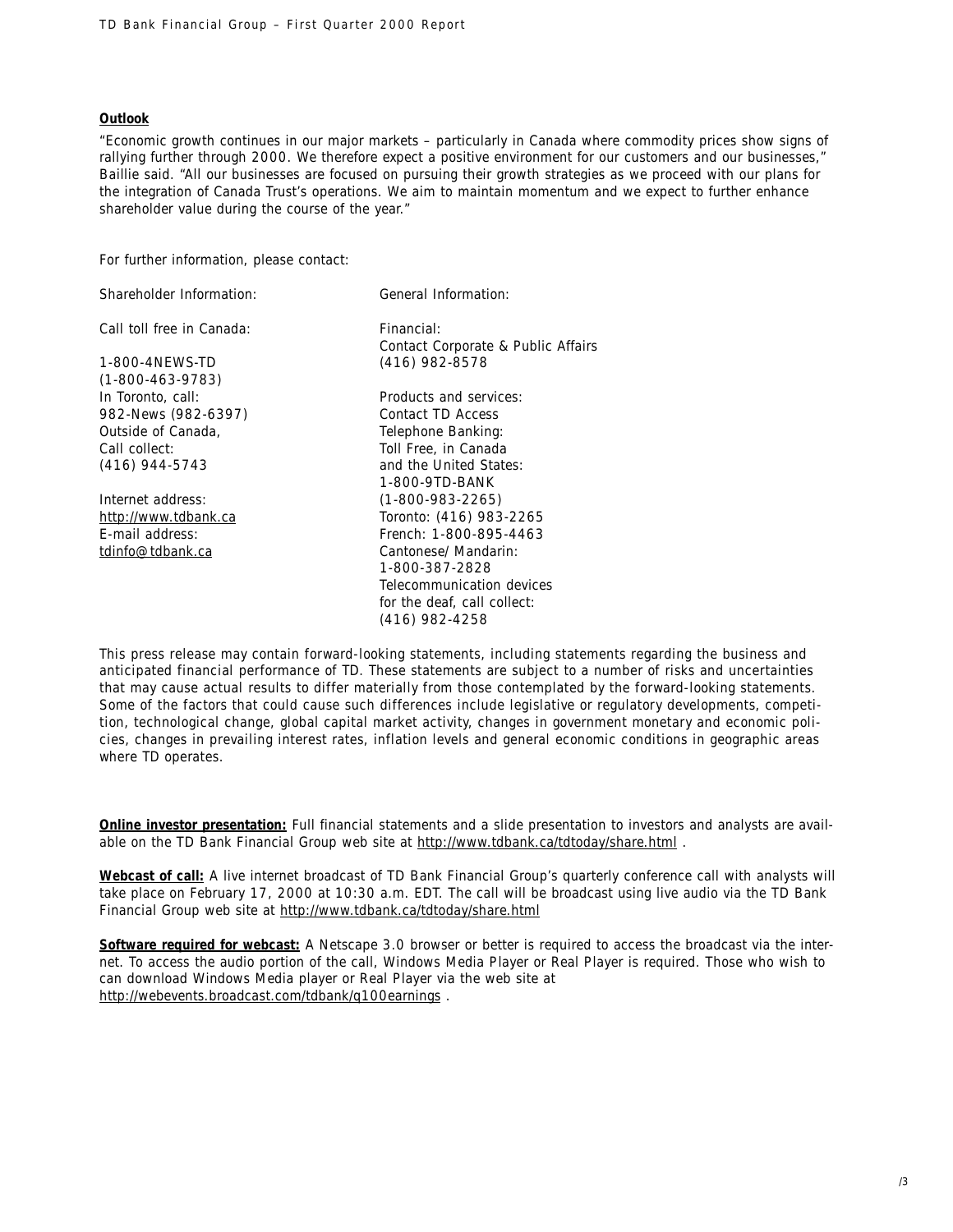# **REVIEW OF OPERATING PERFORMANCE**

Net income on a cash basis is \$458 million this quarter, \$135 million or 42% higher than the same quarter a year ago. Our performance was broad based with all business segments contributing to the very strong growth in net income. Other income increased 36% or \$342 million to \$1,279 million and continues to be the primary factor behind revenue growth. Total revenue increased 18% and, excluding special items in prior quarters, surpassed \$2 billion for the first time. Net interest income declined a modest 2% reflecting our ongoing securitization program and slightly lower total bank net interest margin. Our efficiency ratio, excluding non-cash charges and one-time gains, improved 290 basis points to 58.8% because revenue growth significantly exceeded expense growth.

On a cash basis (that is, excluding amortization of goodwill and intangibles), earnings per share was \$.72 compared to \$.53 last year. Our earnings per share this quarter, excluding special items in prior quarters, establishes a new record. Cash return on common equity was 16.4% compared to 16.0% last year.

# **NET INTEREST INCOME**

Net interest income on a taxable equivalent basis is \$818 million this quarter, \$20 million or 2% lower than the same quarter last year. Our active balance sheet management includes securitizing mortgage and credit card loan assets, which results in the revenue from these assets being reported in other income instead of net interest income. As well, our margin was adversely affected by our earning assets mix, which continues to shift toward lower margin securities. This shift is a result of continued growth in securities volumes in support of our investment banking businesses.

# **CREDIT QUALITY AND PROVISION FOR CREDIT LOSSES**

Credit quality continues to be high. The estimate for the 2000 full-year provision for credit losses is \$300 million. This estimate is \$25 million higher than our 1999 provision for credit losses, which included a \$100 million special general provision, and is based on establishing the total provision for credit losses at the estimated annual average over a credit cycle. One fourth or \$75 million of the full-year estimate was expensed this quarter. The allowance for credit losses exceeded gross impaired loans by \$104 million at the end of the quarter compared to a \$257 million excess at October 31, 1999.

The Bank's total accumulated general allowance for credit losses, which relates to both loans and off-balance sheet instruments, of \$744 million at January 31, 2000, was unchanged from the prior quarter, after adjusting for the impact of foreign currency translation. General allowances qualify as Tier 2 capital under guidelines issued by the Office of the Superintendent of Financial Institutions.

# **OTHER INCOME**

Other income continues to be very strong and at \$1,279 million this quarter is \$403 million or 46% higher than the same quarter last year, after excluding special security gains a year ago. Our wealth management business segments, TD Waterhouse and TD Asset Management, which includes our Green Line family of mutual funds, had another strong quarter. TD Waterhouse contributed \$145 million to the increase in other income, experiencing a 94% increase in average trades per day to 190,000 compared to 98,000 a year ago. TD Evergreen also experienced very strong growth with other income increasing 45% this quarter.

Performance in the wholesale corporate and investment banking businesses of TD Securities, was also very strong. Trading income was \$244 million this quarter compared to \$99 million last year. Underwriting revenue increased 19%. Corporate banking was also a major factor, with corporate credit fees increasing 31%.

Net investment securities gains this quarter were \$88 million compared to \$71 million last year, after excluding the special security gains a year ago. The surplus over book value of our investment securities portfolio was at \$332 million at January 31, 2000, compared to \$900 million a year ago.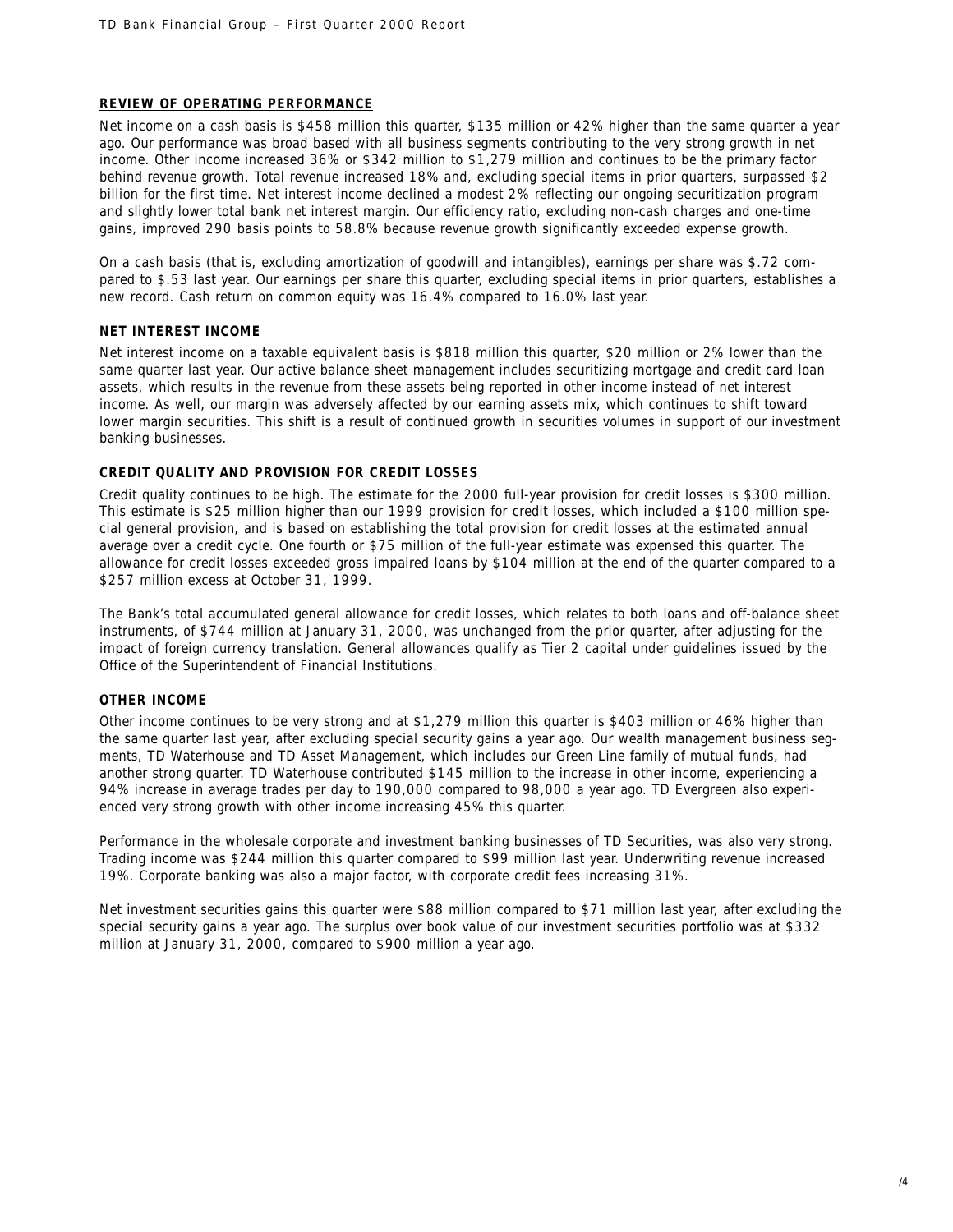## **NON-INTEREST EXPENSES**

Base expenses decreased 1% from the same quarter last year. Total expense growth was 17%, of which 11 percentage points are the result of higher business activity in TD Waterhouse and 1 percentage point is attributable to performance in TD Asset Management. Personal and Commercial Banking contributed 4% because of higher electronic banking volumes and increased revenue generation in our full service broker, TD Evergreen. Expenses directly related to increased revenue generation in TD Securities added a further 2% to our overall expense growth.

The percentage growth in total revenue of 22%, excluding one-time security gains, was higher than expense growth of 17% and our efficiency ratio, excluding non-cash goodwill and intangible charges and one-time gains, improved to 58.8%. This is the best efficiency ratio the Bank has experienced since the third quarter of 1995.

# **BALANCE SHEET**

Total assets as at January 31, 2000 were \$234 billion, \$20 billion or 10% higher than a year ago. Year over year personal loans increased 58% or \$9.0 billion with \$7.8 billion attributable to TD Waterhouse. Higher securities volumes, including securities purchased under resale agreements and for investment and trading contributed \$11.2 billion of the increase. Retail lending remains robust and we continue to gain market share in Canada. Residential mortgage volumes grew 7% and credit card volumes increased 6% over last year, including securitizations.

TD Waterhouse also continues to be a major source of growth in non-term deposits. Personal non-term deposits increased 15% or \$3.6 billion from last year of which \$3.0 billion was in TD Waterhouse. Personal term deposits growth has also been strong increasing 7% or \$1.7 billion, all of which was in retail banking in Canada.

## **CAPITAL**

As at January 31, 2000, total common equity was \$11.0 billion, an increase of \$295 million from October 31, 1999. The increase is the result of \$304 million net income after dividends in the quarter, partially offset by a decrease from foreign currency translation as a result of the Canadian dollar strengthening, relative to other currencies, at the end of the quarter.

As a result of our strong earnings, our continued active balance sheet management and our preparation for the pending Canada Trust transaction, our capital ratios were exceptionally strong at the end of the quarter. Our Tier 1 ratio was 10.2% compared to 10.1% last quarter and our total capital ratio was 13.2% compared to 13.3% last quarter.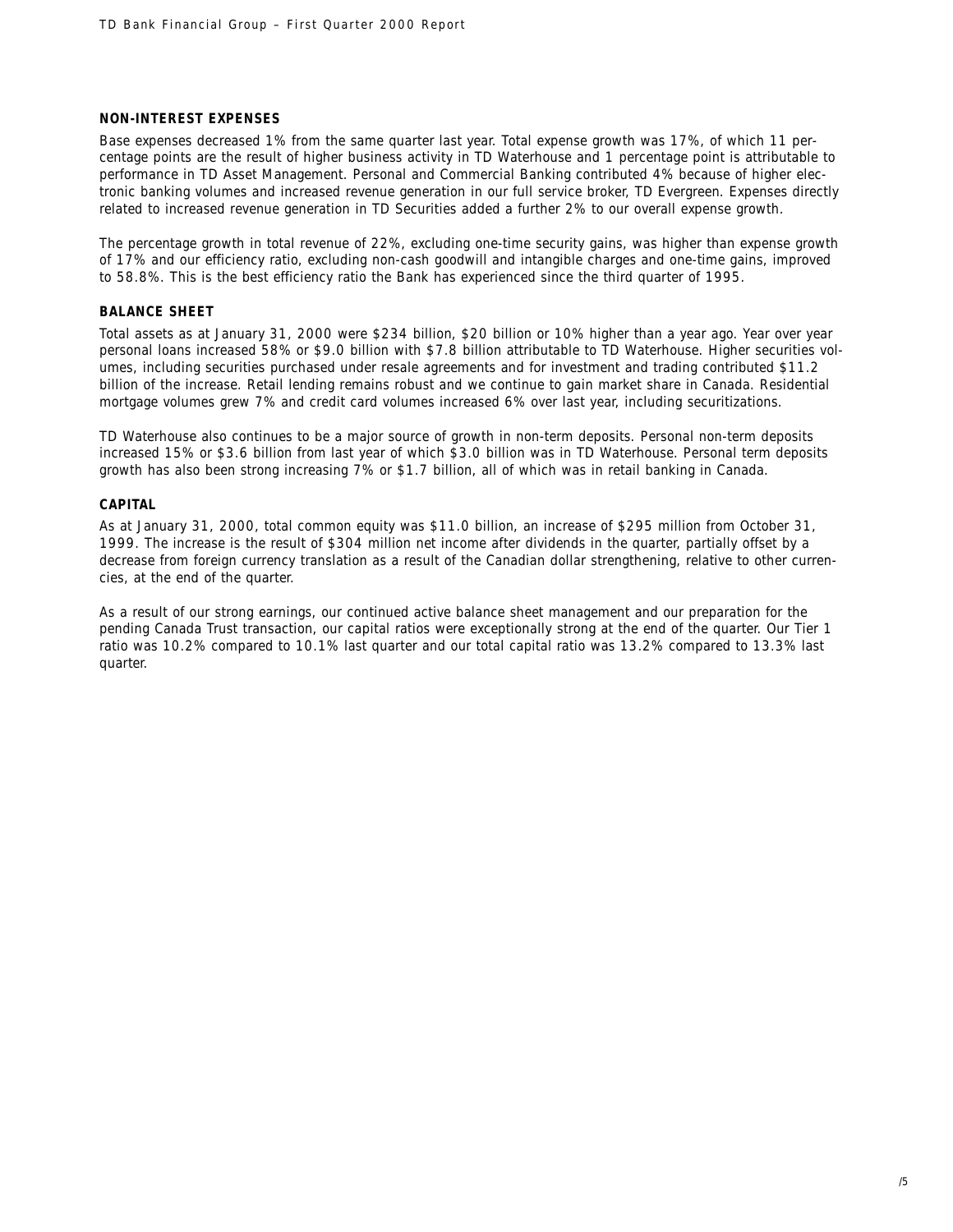# **Review of TD's Businesses**

(unaudited, in millions of dollars)

|                                                                                                                                                                               |                        |                | Personal and Commercial Banking<br>For the three months ended |               |                  |                               |                | For the three months ended                   |               | <b>TD Waterhouse</b> |                       | <b>TD Asset Management</b><br>For the three months ended |                 |
|-------------------------------------------------------------------------------------------------------------------------------------------------------------------------------|------------------------|----------------|---------------------------------------------------------------|---------------|------------------|-------------------------------|----------------|----------------------------------------------|---------------|----------------------|-----------------------|----------------------------------------------------------|-----------------|
|                                                                                                                                                                               | Jan. 31<br>2000        |                | Oct. 31<br>1999                                               |               | Jan. 31<br>1999  | Jan. 31<br>2000               |                | Oct.31<br>1999                               |               | Jan. 31<br>1999      | Jan. 31<br>2000       | Oct. 31<br>1999                                          | Jan. 31<br>1999 |
| Net interest income<br>(on a taxable equivalent basis)<br>Provision for credit losses<br>Other income<br>Special gains <sup>1</sup>                                           | \$<br>557<br>45<br>313 | $\mathfrak{S}$ | 533<br>(2)<br>286                                             | $\mathcal{S}$ | 525<br>45<br>264 | \$<br>118 <sup>5</sup><br>459 |                | 97<br>$\overline{\phantom{a}}$<br>271<br>758 | $\mathcal{L}$ | 60<br>265            | \$<br>6<br>49         | \$<br>3<br>54                                            | \$<br>4<br>44   |
| Non-interest expenses excluding<br>non-cash goodwill/intangible charges                                                                                                       | 567                    |                | 570                                                           |               | 548              | 388                           |                | 304                                          |               | 240                  | 31                    | 32                                                       | 26              |
| Net income before provision for income<br>taxes and non-controlling interest<br>Provision for income taxes (TEB)<br>Non-controlling interest in<br>net income of subsidiaries | 258<br>111             |                | 251<br>104                                                    |               | 196<br>86        | 189<br>76<br>10               |                | 822<br>313<br>3                              |               | 85<br>36             | 24<br>11              | 25<br>11                                                 | 22<br>10        |
| Net income - cash basis                                                                                                                                                       | \$<br>$147$ \$         |                | 147S                                                          |               | 110              | \$<br>$103 \text{ }$ \$       |                | 506 \$                                       |               | 49                   | \$<br>$13 \text{ } $$ | 14S                                                      | 12              |
| Non-cash goodwill/intangible<br>charges, net of tax                                                                                                                           | 1                      |                | 1                                                             |               |                  | 11                            |                | 11                                           |               | 11                   |                       |                                                          |                 |
| Net income - accrual basis                                                                                                                                                    | \$<br>146              | \$             | $146$ \$                                                      |               | 110              | \$<br>$92 \sqrt{5}$           |                | 495 \$                                       |               | 38                   | \$<br>$13 \text{ } $$ | 14S                                                      | 12              |
| Average assets (billions of dollars)                                                                                                                                          | \$<br>61.5             | \$             | 62.1                                                          | $\mathcal{L}$ | 59.5             | \$<br>19.9                    | $\mathfrak{S}$ | 16.3 <sup>5</sup>                            |               | 9.3                  | \$<br>4.6 $$$         | 4.9 <sup>5</sup>                                         | 4.1             |
| Return on common equity $-$ cash basis <sup>2</sup>                                                                                                                           | 21%                    |                | 22%                                                           |               | 18%              | 28%                           |                | 10%                                          |               | 15%                  | 80%                   | 89%                                                      | 74%             |

**<sup>1</sup>**Gain on sale of TD Waterhouse Group, Inc. and Knight/Trimark.

**<sup>2</sup>** Excludes special gains.

#### **Personal and Commercial Banking**

Personal and Commercial Banking performed strongly with net income of \$147 million, up \$37 million or 34% from the same quarter last year. Return on equity increased 3 percentage points to 21%, reflecting the higher earnings.

Total revenue for the quarter improved \$81 million from the same quarter last year. This improvement was driven by a \$32 million increase in net interest income largely due to a 12% growth in our combined personal and commercial deposit businesses and volume increases in our personal lending business (13%). Other income rose \$49 million as fee income from our TD Evergreen brokerage business increased \$16 million or 44%, reflecting increased trading and investment volumes by customers.

The strong revenue growth drove the improvement in the efficiency ratio from 70% in the same quarter last year to 65% in the current quarter.

Compared to the prior quarter, net income was unchanged. Revenue improved \$51 million due in part to 2% volume growth while expenses decreased \$3 million. The earnings impact was offset by the fact that we recorded a provision for credit losses in the fourth quarter of \$(2) million as we over-provided during the first three quarters of fiscal 1999. Our first quarter 2000 provision is a more normal \$45 million.

#### **TD Waterhouse**

TD Waterhouse total revenue for the quarter was \$577 million, an increase of \$252 million or 78% versus a year ago. This revenue growth is attributable to strong growth in business volumes, as well as higher net interest income related to margin loan balances (which reached \$13 billion, a year-over-year increase of 123%).

Heightened market activity during the quarter led to three consecutive monthly records for average trades per day. For the quarter, average trades per day were 190,000, up 94% compared to the same quarter last year. Online trade penetration continued to gain momentum, averaging 72% of all trades for the quarter, an increase of 14 percentage points over the prior year. Active customer accounts are now over 2.3 million, which represents a year-over-year increase of 37%. New accounts opened in the quarter reached a record level of 260,000, an increase of 56% over the prior year. TD Waterhouse total customer assets grew almost \$91 billion or 75%, versus the same period one year ago.

Net income of \$103 million increased 110% from a year ago, primarily reflecting the growth in discount brokerage commissions and net interest income. Return on equity, on a cash basis, increased 13 percentage points from a year ago to 28%.

#### **TD Asset Management**

TD Asset Management (TDAM) is now reported as a separate segment. TDAM manages institutional portfolios for pension funds, corporations, institutions, endowments and foundations. In addition, it offers private money management to high net worth individuals and manages mutual funds for retail investors. At the end of the quarter, TDAM had over \$74 billion in assets under management.

Net income for the quarter of \$13 million grew 8% from the same quarter a year ago, reflecting a 23% growth in assets under management, including a 12% increase in mutual funds. Total revenues were up 15% compared to the same quarter last year.

Asset growth was also fueled by the acquisition of Greydanus, Boeckh & Associates in December, and Harbour Capital Management in January.

Compared to the prior quarter, net income decreased by \$1 million because of the marketing and sales commissions related to the RRSP season.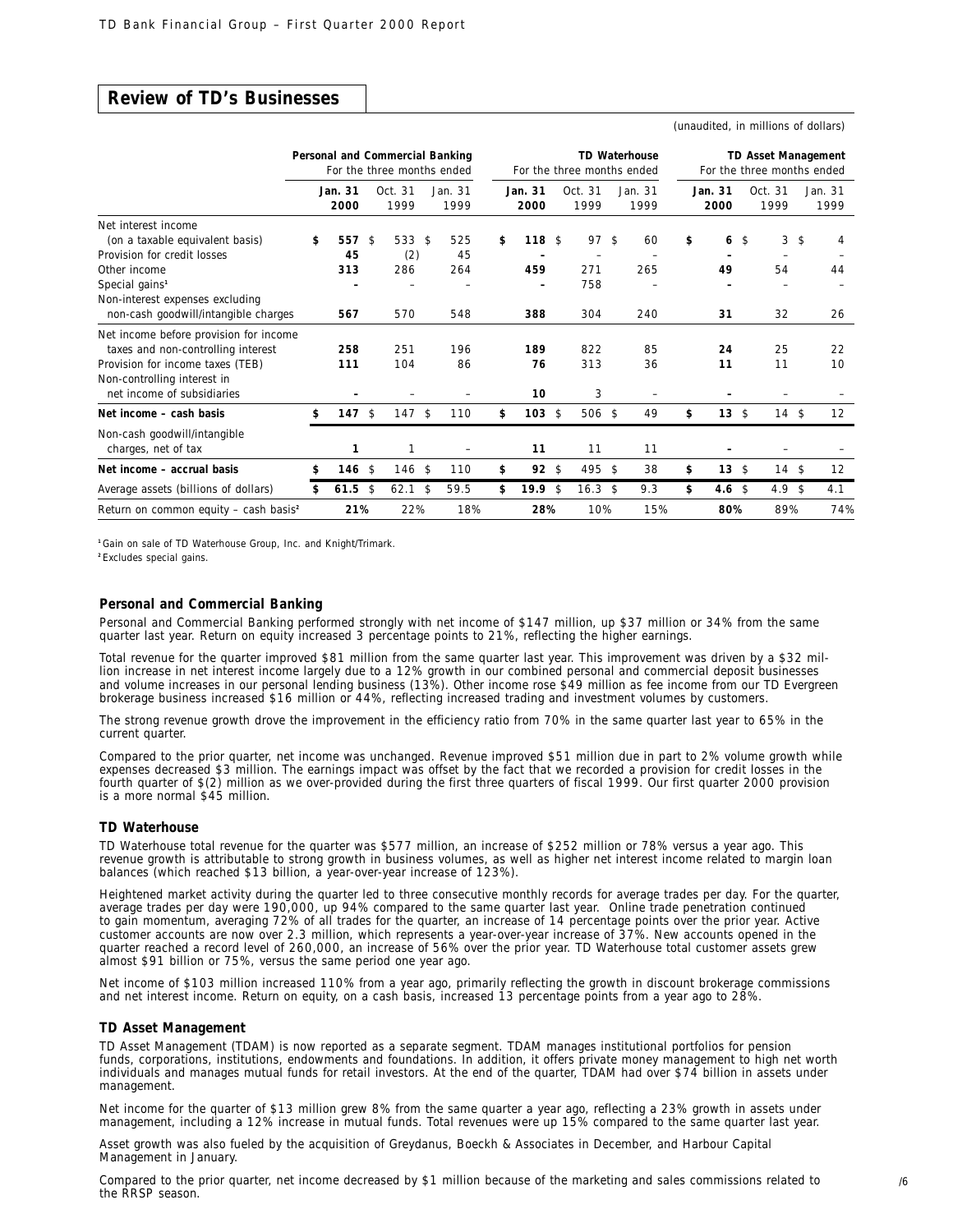# **Review of TD's Businesses**

(unaudited, in millions of dollars)

|                                                                                                                                                                               | <b>TD Securities</b><br>Other<br>For the three months ended<br>For the three months ended |                 |    |                 |               | Total<br>For the three months ended |                 |     |                                 |                 |    |                  |    |                   |    |                 |
|-------------------------------------------------------------------------------------------------------------------------------------------------------------------------------|-------------------------------------------------------------------------------------------|-----------------|----|-----------------|---------------|-------------------------------------|-----------------|-----|---------------------------------|-----------------|----|------------------|----|-------------------|----|-----------------|
|                                                                                                                                                                               |                                                                                           | Jan. 31<br>2000 |    | Oct. 31<br>1999 |               | Jan. 31<br>1999                     | Jan. 31<br>2000 |     | Oct.31<br>1999                  | Jan. 31<br>1999 |    | Jan. 31<br>2000  |    | Oct. 31<br>1999   |    | Jan. 31<br>1999 |
| Net interest income<br>(on a taxable equivalent basis)<br>Provision for credit losses                                                                                         | \$                                                                                        | 161<br>30       | \$ | $156$ \$<br>3   |               | 280<br>30                           | \$<br>$(24)$ \$ |     | 15<br>$\mathcal{L}$<br>(1)      | (31)<br>100     | \$ | 818 \$<br>75     |    | 804 \$            |    | 838<br>175      |
| Other income<br>Special gains <sup>1</sup>                                                                                                                                    |                                                                                           | 471             |    | 439             |               | 347                                 | (13)            |     | (4)                             | 17              |    | 1,279            |    | 1.046<br>758      |    | 937             |
| Non-interest expenses excluding<br>non-cash goodwill/intangible charges                                                                                                       |                                                                                           | 263             |    | 253             |               | 240                                 | (15)            |     | 33                              | 4               |    | 1,234            |    | 1,192             |    | 1,058           |
| Net income before provision for income<br>taxes and non-controlling interest<br>Provision for income taxes (TEB)<br>Non-controlling interest in<br>net income of subsidiaries |                                                                                           | 339<br>144      |    | 339<br>146      |               | 357<br>151                          | (22)<br>(22)    |     | (21)<br>(21)                    | (118)<br>(64)   |    | 788<br>320<br>10 |    | 1,416<br>553<br>3 |    | 542<br>219      |
| Net income - cash basis                                                                                                                                                       | \$                                                                                        | $195$ \$        |    | $193$ \$        |               | 206                                 | \$<br>-         | -\$ | -\$<br>$\overline{a}$           | (54)            | \$ | 458 \$           |    | 860 \$            |    | 323             |
| Non-cash goodwill/intangible<br>charges, net of tax                                                                                                                           |                                                                                           |                 |    |                 |               |                                     |                 |     |                                 |                 |    | 12               |    | 12                |    | 11              |
| Net income - accrual basis                                                                                                                                                    | \$                                                                                        | 195             | \$ | 193             | $\mathcal{L}$ | 206                                 | \$<br>-         | \$  | -\$<br>$\overline{\phantom{0}}$ | (54)            | \$ | 446 \$           |    | 848 \$            |    | 312             |
| Average assets (billions of dollars)                                                                                                                                          |                                                                                           | \$128.9         | \$ | 123.0           | $\mathcal{L}$ | 128.0                               | \$<br>12.0      | -\$ | 10.6<br>\$                      | 11.1            |    | \$226.9          | \$ | 216.9             | \$ | 212.0           |
| Return on common equity $-$ cash basis <sup>2</sup>                                                                                                                           |                                                                                           | 22%             |    | 22%             |               | 19%                                 |                 |     |                                 |                 |    | 16%              |    | 15%               |    | 16%             |

**<sup>1</sup>**Gain on sale of TD Waterhouse Group, Inc. and Knight/Trimark.

**<sup>2</sup>** Excludes special gains.

#### **TD Securities**

TD Securities' net income was a record \$195 million, up \$24 million or 14% compared to the same quarter a year ago, after excluding the impact of the special security gain in that period. On a comparable basis, return on equity increased by 6 percentage points over last year to a very satisfactory 22%.

The corporate and investment banking business of the Bank is now conducted under the name TD Securities. Collectively, these businesses are developing more integrated solutions to meet client needs. Capital is managed at the consolidated level and TD Securities has been very effective at reducing lower yielding loans and reallocating capital to those businesses generating high returns.

First quarter results for TD Securities were exceptional. TD Securities had strong results across most businesses and was able to take advantage of generally strong credit and capital markets. Earnings from loan syndications, foreign exchange, merchant banking, equity trading, interest rate derivatives and credit derivatives all surpassed levels reported in the prior year.

Results were marginally higher than the prior quarter, up \$2 million or 1%. Improved trading results in the quarter, particularly in fixed income and funding products and strong gains in merchant banking, notably in the U.S. market, more than offset a \$27 million increase in the provision for credit losses.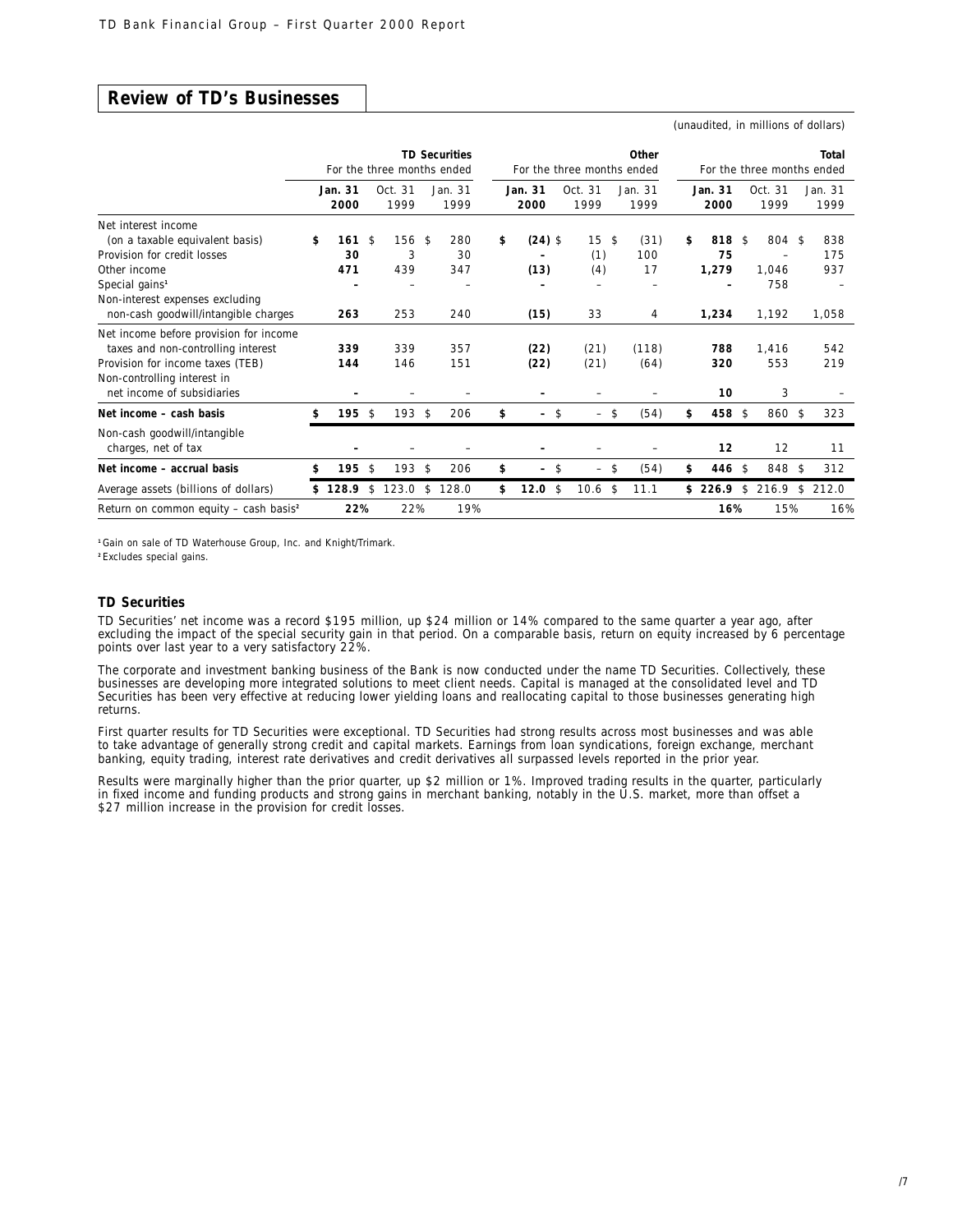# **Consolidated Interim Statement of Income**

(unaudited, in millions of dollars)

|                                                                                                                      |         |                         | For the three months ended |                         |                                 |
|----------------------------------------------------------------------------------------------------------------------|---------|-------------------------|----------------------------|-------------------------|---------------------------------|
|                                                                                                                      | Jan. 31 | 2000                    |                            | Oct. 31<br>1999         | Jan. 31<br>1999                 |
| Interest income<br>Interest expense                                                                                  | \$2,760 | 1,992                   | \$2,801                    | 2,044                   | \$2,693<br>1,900                |
| Net interest income<br><b>Provision for credit losses</b>                                                            |         | 768<br>75               |                            | 757                     | 793<br>175                      |
| Net interest income after credit loss provision                                                                      |         | 693                     |                            | 757                     | 618                             |
| Other income<br>Investment and securities services<br>Credit fees                                                    |         | 584<br>129              |                            | 400<br>127              | 409<br>100                      |
| Net investment securities gains<br>Trading income<br>Service charges                                                 |         | 88<br>244<br>76         |                            | 85<br>206<br>76         | 132<br>99<br>68                 |
| Card services<br>Other                                                                                               |         | 52<br>106               |                            | 51<br>101               | 46<br>83                        |
| Net interest and other income before special gains<br>Special gains <sup>1</sup>                                     |         | 1,279<br>1,972          |                            | 1,046<br>1,803<br>758   | 937<br>1,555                    |
| Net interest and other income                                                                                        |         | 1,972                   |                            | 2,561                   | 1,555                           |
| Non-interest expenses<br>Salaries and staff benefits<br>Occupancy<br>Equipment<br>Other                              |         | 662<br>91<br>105<br>377 |                            | 650<br>97<br>105<br>341 | 577<br>90<br>93<br>298          |
| Non-interest expenses excluding goodwill expense                                                                     |         | 1,235                   |                            | 1.193                   | 1.058                           |
| Net income before provision for income taxes<br>Provision for income taxes                                           |         | 737<br>270              |                            | 1,368<br>506            | 497<br>174                      |
| Net income before non-controlling interest in subsidiaries<br>Non-controlling interest in net income of subsidiaries |         | 467<br>10               |                            | 862<br>3                | 323<br>$\overline{\phantom{a}}$ |
| Net income before goodwill expense<br>Goodwill expense, net of tax                                                   |         | 457<br>11               |                            | 859<br>11               | 323<br>11                       |
| Net income<br>Preferred dividends                                                                                    |         | 446<br>12               |                            | 848<br>11               | 312<br>11                       |
| Net income applicable to common shares - including goodwill expense                                                  | \$      | 434                     | \$                         | 837                     | \$<br>301                       |
| - excluding goodwill expense                                                                                         | \$      | 445                     | \$                         | 848                     | \$<br>312                       |
| Per common share <sup>2</sup><br>Net income - including goodwill expense<br>- excluding goodwill expense             | \$      | .70<br>.72              | \$                         | 1.37<br>1.38            | \$<br>.51<br>.53                |

Certain comparative amounts have been reclassified

to conform with current year presentation.

1 Gain on sale of TD Waterhouse Group, Inc. and

Knight/Trimark in fourth quarter of 1999.

2 The per share figures have been adjusted to reflect the

one-for-one stock dividend paid on July 31, 1999.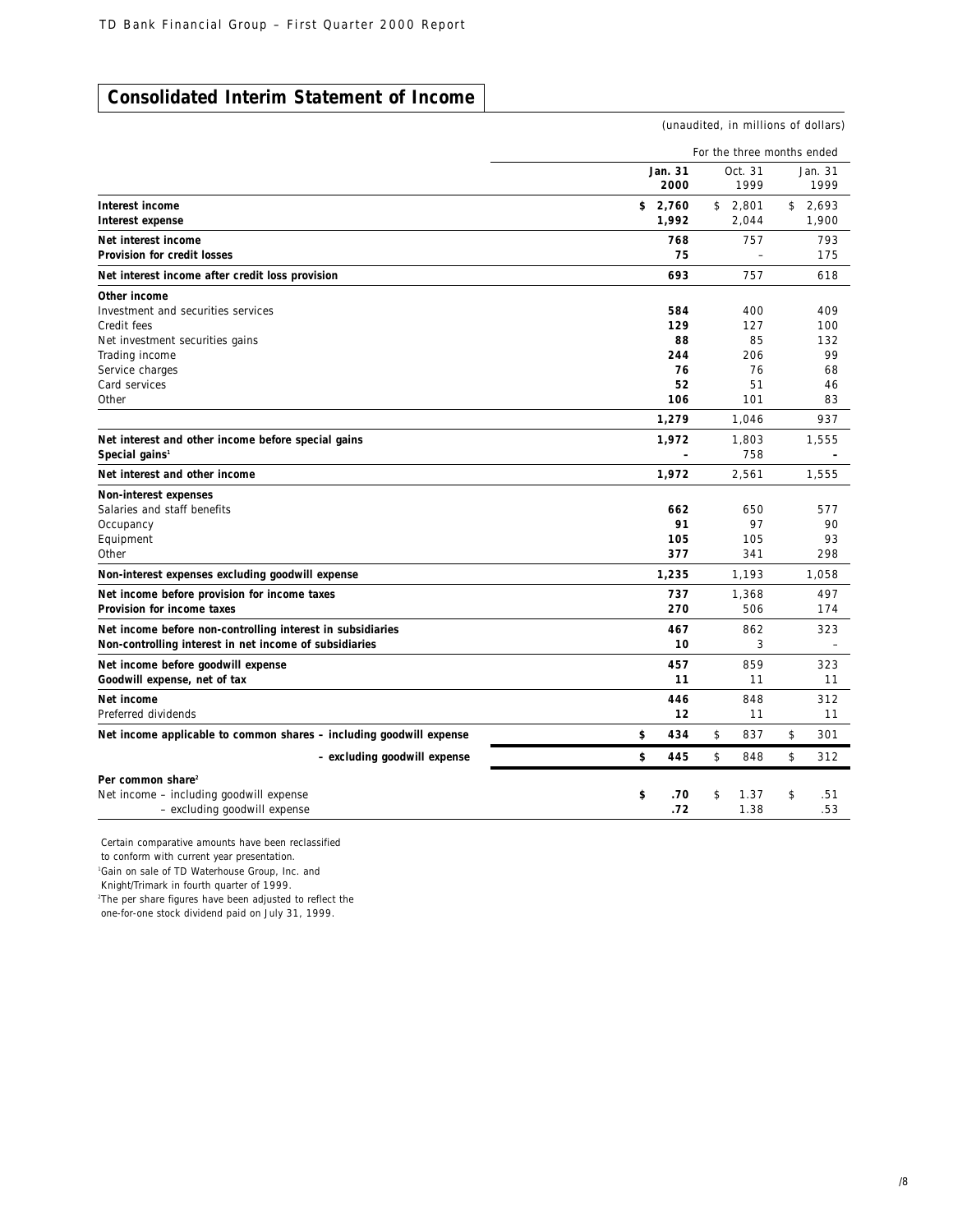# **Condensed Consolidated Balance Sheet**

|                                                                    |                 | (unaudited, in millions of dollars) |                 |  |  |
|--------------------------------------------------------------------|-----------------|-------------------------------------|-----------------|--|--|
|                                                                    |                 | As at                               |                 |  |  |
|                                                                    | Jan. 31<br>2000 | Oct. 31<br>1999                     | Jan. 31<br>1999 |  |  |
| Assets                                                             |                 |                                     |                 |  |  |
| Cash resources                                                     | \$<br>8,972     | 6,226<br>\$                         | \$<br>8,531     |  |  |
| Securities purchased under resale agreements                       | 26,898          | 25,708                              | 23,377          |  |  |
| <b>Securities</b>                                                  |                 |                                     |                 |  |  |
| Investment                                                         | 16,858          | 18,029                              | 17,499          |  |  |
| Trading                                                            | 55,272          | 51,064                              | 46,928          |  |  |
|                                                                    | 72,130          | 69,093                              | 64,427          |  |  |
| Loans (net of allowance for credit losses)                         |                 |                                     |                 |  |  |
| Residential mortgages                                              | 31,921          | 31,483                              | 32,388          |  |  |
| Consumer instalment and other personal                             | 25,259          | 20,443                              | 16,442          |  |  |
| Business and government                                            | 38,107          | 35,559                              | 39,011          |  |  |
|                                                                    | 95,287          | 87,485                              | 87,841          |  |  |
| Customers' liability under acceptances                             | 8,247           | 9,040                               | 10,267          |  |  |
| Other assets                                                       | 22,381          | 16,865                              | 19,042          |  |  |
|                                                                    | \$233,915       | \$214,417                           | \$213,485       |  |  |
| Liabilities                                                        |                 |                                     |                 |  |  |
| <b>Deposits</b>                                                    |                 |                                     |                 |  |  |
| Personal                                                           | \$54,805        | \$52,774                            | 49,441<br>\$    |  |  |
| Business and government                                            | 102,672         | 87,612                              | 94,995          |  |  |
|                                                                    | 157,477         | 140,386                             | 144,436         |  |  |
| Acceptances                                                        | 8,247           | 9.040                               | 10,267          |  |  |
| Obligations related to securities sold short                       | 18,817          | 15,044                              | 16,482          |  |  |
| Obligations related to securities sold under repurchase agreements | 16,075          | 19,241                              | 15,849          |  |  |
| <b>Other liabilities</b>                                           | 17,853          | 15,621                              | 14,248          |  |  |
| Subordinated notes                                                 | 3,181           | 3.217                               | 3,559           |  |  |
| Non-controlling interest in subsidiaries                           | 339             | 335                                 |                 |  |  |
| Shareholders' equity                                               |                 |                                     |                 |  |  |
| Preferred                                                          | 931             | 833                                 | 839             |  |  |
| Common                                                             | 10,995          | 10,700                              | 7,805           |  |  |
|                                                                    | \$233,915       | \$214,417                           | \$213,485       |  |  |

Certain comparative amounts have been reclassified to conform with current year presentation.